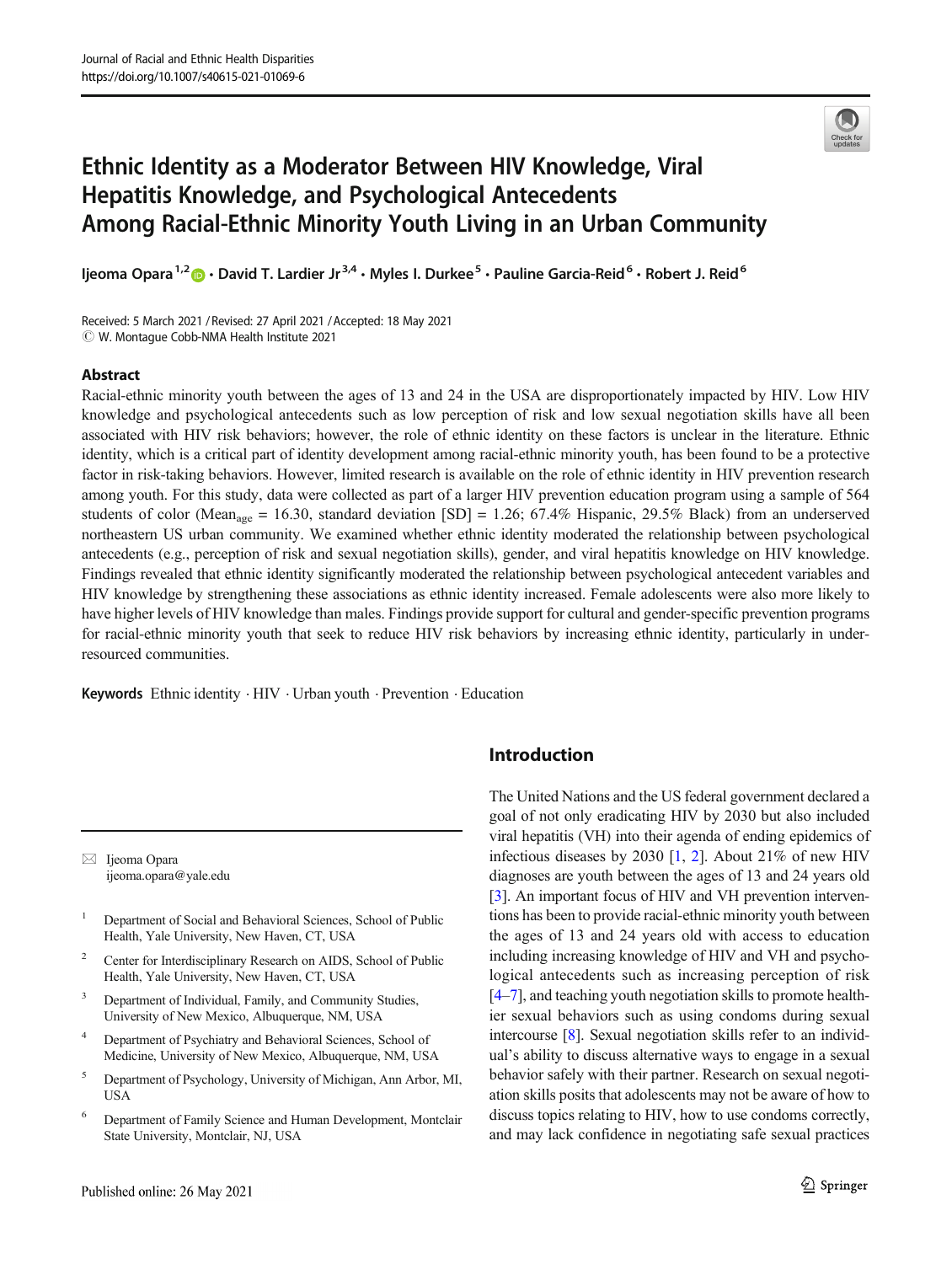or abstinence with partners [\[8\]](#page-7-0). This leaves adolescents more at risk of contracting a sexually transmitted infections (STI) [\[8](#page-7-0)]. Perception of risk is a subjective measure that refers to an individual's belief that they face potential harm. Research has indicated that perception of risk is an important factor in influencing youths' sexual risk behaviors with youth typically having very low perception of HIV risk [[5](#page-7-0), [6](#page-7-0)].

While HIV prevention interventions have acknowledged the importance of HIV education to reduce transmission, racial-ethnic minority youth continue to have a higher risk of being diagnosed with HIV than White youth [\[3](#page-7-0)]. Among racial-ethnic minority youth, Black and Hispanic youth have the largest number of HIV infections  $[3, 9]$  $[3, 9]$  $[3, 9]$  $[3, 9]$ . Black youth between the ages 13 to 24 years old designate approximately 55% of new HIV cases in the USA [\[3,](#page-7-0) [10\]](#page-7-0) while Hispanic youth between the ages 13 and 24 comprised 23% of new HIV diagnoses within this age group [\[11](#page-7-0)].

VH and HIV literature both suggest that knowledge of the disease and how it is transmitted are associated with lower engagement in risky behaviors and a lower likelihood of contracting the disease [\[12\]](#page-7-0). While VH rates in the USA have dropped over the past decade, Black and Hispanic youth continue to be at risk. VH is a group of viruses (e.g., hepatitis A [HAV], B [HBV], C [HCV], D [HDV], E viruses [HEV]) that are etiologically and epidemiologically distinct and all result in liver inflammation and damage [[13\]](#page-8-0). There are various modes of transmission based on the strain of VH infection. While HBV and HAV incidence rates are low in the USA based on vaccination efforts, there is no vaccination for HCV, which is the most common form of VH in the country. It is critical for innovative methods in prevention to be introduced in programming to increase awareness of risk and testing for high-risk groups. However, VH knowledge and awareness research continues to be limited in the USA.

The existing research on VH supports that youth from lowincome, vulnerable backgrounds are at the greatest risk of infection, yet prevention research and programming is minimal. Those studies that are available on VH knowledge have focused largely on homeless [[14\]](#page-8-0) and injecting drug using US youth [\[15\]](#page-8-0). Unfortunately, prevention intervention efforts for VH, specifically catered to youth, are infrequent. Promising results from one study found that infusing VH education within a HIV prevention intervention has the potential to increase VH knowledge and reduce sexual risk behaviors among racial-ethnic minority youth [\[7](#page-7-0)].

HIV prevention intervention programming is shown to reduce participation in sexual risk behaviors, increase perception of risk of unhealthy behaviors, and increase youth's ability to use sexual negotiation skills [[16](#page-8-0)–[19](#page-8-0)]. For instance, a study using latent class analysis with a sample of racialethnic minority youth living in an urban community found that youth within the "high sexual negotiation skills and low risk" subgroup reported greater HIV knowledge, fewer sexual

partners, and greater perception of risk behaviors [\[8](#page-7-0)]. Yet, while HIV research suggests the importance of knowledge in prevention of transmission, few studies have explored specific factors that contribute to knowledge risk processes and behaviors.

Racial-ethnic minority youth face numerous systemic factors that place them at risk to engage in individual-level behaviors that may contribute to poor health outcomes. Factors, such as residential segregation, poverty, racism, and discrimination, all influence access to essential prevention education that can reduce risk and increase self-efficacy to engage in healthy behaviors [\[20](#page-8-0)]. As racial-ethnic minority youth are often the focus of prevention intervention research due to widely documented health disparities [[21](#page-8-0), [22](#page-8-0)], understanding cultural variables, such as ethnic identity, can provide valuable insight in the promotion of positive developmental outcomes to reduce HIV risk among these populations.

### Ethnic Identity

Ethnic identity refers to a sense of belonging to one's ethnic group, positive views of their ethnic group, and an understanding of their group's heritage and customs [[23\]](#page-8-0). As adolescence is defined by a period of significant identity development, ethnic identity has been theorized to emerge during early adolescence as youth begin to explore and commit to new social identities [[24,](#page-8-0) [25\]](#page-8-0). Research also suggests that the emergence of ethnic identity is a critical milestone in normative youth development [[26](#page-8-0)] and can serve as a catalyst to promote positive psychosocial outcomes (e.g., confidence, self-esteem, self-control, etc.) among Black and Hispanic adolescents especially [\[27](#page-8-0)]. Higher levels of ethnic identity have been found to yield positive cultural values that provide a buffer against negative experiences resulting from racism, prejudice, and discrimination [\[28,](#page-8-0) [29\]](#page-8-0).

Previous studies have examined the protective role of ethnic identity on other types of individual-level behaviors. Research on ethnic identity among racial-ethnic minority adolescents have mostly yielded positive results as ethnic identity has been associated with less drug use [\[7,](#page-7-0) [30](#page-8-0)–[33](#page-8-0)], less engagement in violent behavior [[29\]](#page-8-0), and positive school outcomes [[34](#page-8-0)]. However, the role of ethnic identity on HIV knowledge, perception of risk, and sexual negotiation skills among racial-ethnic minority adolescents is limited in HIV prevention research.

Although ethnic identity has been incorporated in HIV prevention interventions, it has been mostly examined in adult and adolescent female populations and has yielded inconsistent results to determine whether it is protective against sexual risk-taking behaviors [[35\]](#page-8-0). One study found that specific dimensions of ethnic identity (e.g., affirmation, belonging, and commitment) significantly predicted lower substance use, but these dimensions were not associated with sexual risk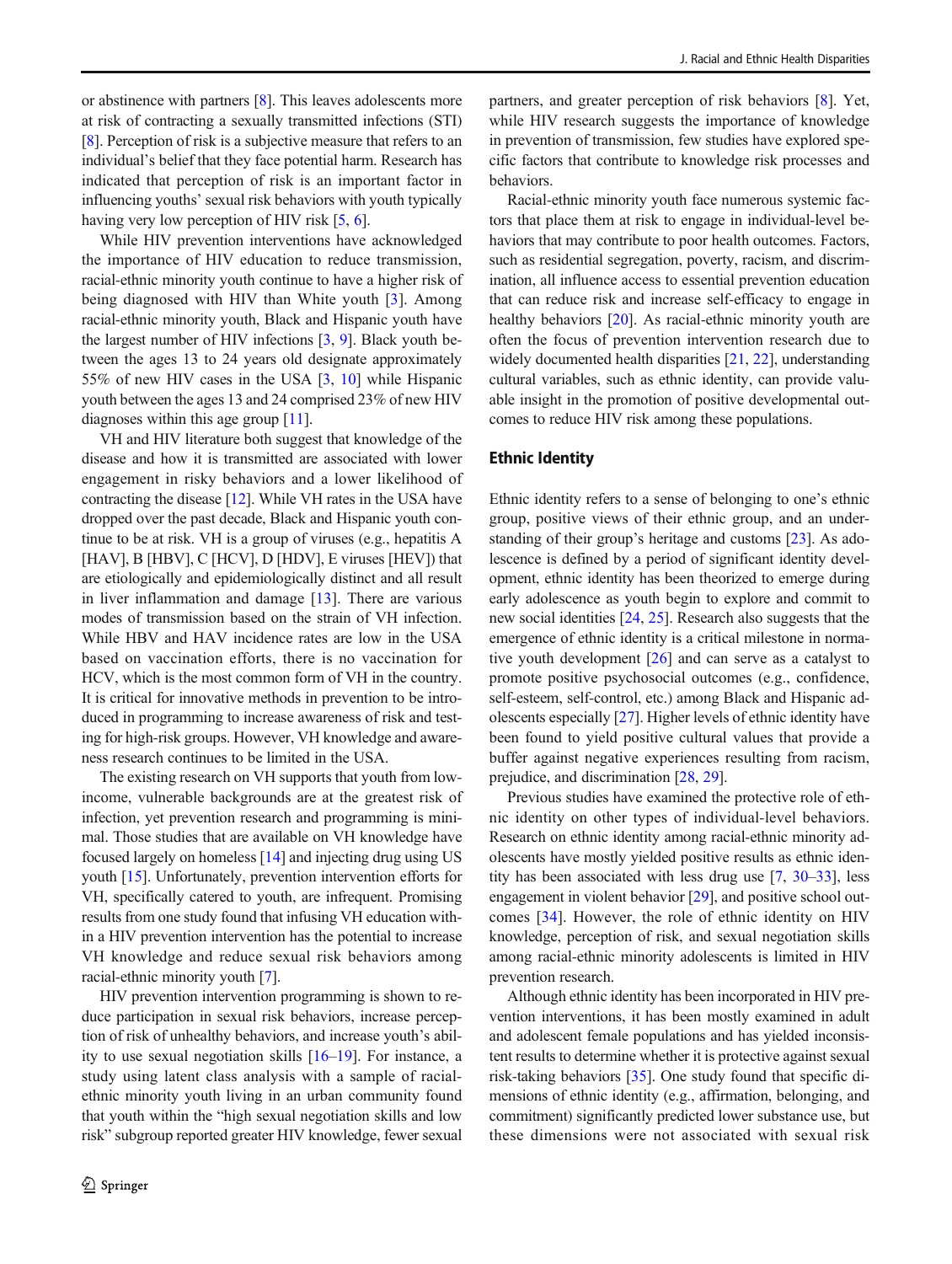behaviors or perception of risk [\[36\]](#page-8-0). Opara et al. (2020) found that ethnic identity provided a protective buffering effect that was much stronger than social support and empowerment, which resulted in lower levels of sexual risk behaviors among a sample of Black adolescent girls [\[37\]](#page-8-0). Beadnell et al. (2003) showed that Black adolescents who had higher levels of ethnic identity were less likely to engage in risky sexual acts and exhibited greater motivation to remain monogamous or abstinent [[38\]](#page-8-0). Corneille et al. (2007) examined the association between ethnic identity (measured as pro-Black attitudes) and sexual behavior among a sample of African American female adolescents and found that higher levels of ethnic identity were associated with higher sexual negotiation skills, such as self-efficacy to refuse sex and less intention to use drugs in the future [\[30\]](#page-8-0). As racial-ethnic minority youth become more closely connected to their culture during adolescence, they may feel more pride in themselves, receive more social support from members of their community, and may be more likely to engage in behaviors that align with their cultural values and promote positive outcomes [[39](#page-8-0)]. A greater understanding of ethnic identity may provide youth with protective assets such as a heightened perception of risk and enhanced negotiation skills to reduce risk behaviors that may contribute to sexual health disparities.

### The Role of Gender

Within the USA, there are significant racial and gender disparities in HIV diagnoses. While Black youth between the ages of 13 and 24 years old account for 57% of HIV diagnoses within that same age group, Black females and Black and Hispanic males are the most affected by HIV diagnoses [[3\]](#page-7-0). While HIV modes of transmissions are like modes of transmission for VH, there continues to be a need to understand gender-specific differences related to perception of risk, sexual negotiation skills, and HIV and VH knowledge. Few studies that have investigated gender differences in knowledge suggest that females have greater knowledge of HIV including understanding the etiology of the virus and modes of transmission of the virus, than males [\[40\]](#page-8-0). The level of HIV knowledge an individual possesses has been shown to be associated with perception of HIV risk and engagement in risky sexual behaviors [\[40,](#page-8-0) [41](#page-8-0)]. Other studies have examined genderspecific differences in the relationship between HIV knowledge, perceived sexual partner HIV risk, and engagement in sexual risk behaviors. Collado et al. (2015) found that HIV knowledge was associated with risky sexual behaviors during college when females perceived their sexual partner having a low HIV risk and males perceived their sexual partner having a high HIV risk [\[42\]](#page-8-0).

There is little research on gender-specific differences in sexual negotiation skills among adolescents. Studies have shown that youth who reported high sexual negotiation skills were more

likely to report higher levels of self-esteem and self-confidence in making healthy choices pertaining to their health [\[37](#page-8-0), [43](#page-8-0)]. The effects of increasing sexual negotiation skills have been reported largely among samples comprised of heterosexual adolescent girls due to issues related to male condom coercion and gender power dynamics within heterosexual relationships [[43,](#page-8-0) [44\]](#page-8-0). Studies have indicated that due to power imbalances within heterosexual relationships, adolescent girls may be less likely to feel confident in communicating their desires to engage in safe sexual practices with their male partners [\[43](#page-8-0), [44](#page-8-0)]. In one study, adolescent females were perceived to engage in more verbal condom negotiation, whereas adolescent males were perceived to engage in more nonverbal condom negotiation [\[45](#page-9-0)]. In contrast, in a large national sample of youth 15–19 years old (Copen, 2017), 53.5% of males and only 35.6% of females reported condom use "every time" the youth had intercourse [\[46\]](#page-9-0). The gender disparities in consistent condom use are concerning and can be explained through adolescents' inability to engage in sexual negotiation skills. Particularly for Black and Hispanic youth, understanding factors that can be seen as protective is crucial given their high risk of contracting STIs/HIV due to systemic and structural issues.

### Purpose of Study

Given the disproportionate rates of HIV among racial-ethnic minority youth, innovative approaches are needed to resolve this disparity. Research on ethnic identity has shown promising results for its role in promoting positive developmental outcomes among racial-ethnic minority youth [\[26](#page-8-0), [34](#page-8-0)]. However, few studies have examined the role of ethnic identity on HIV knowledge and psychological antecedents in prevention research. Therefore, the purpose of this study is to examine the relationship between HIV knowledge and several predictor variables, including VH knowledge and psychological antecedents which are conceptualized in this study as perception of risk, sexual negotiation skills, and gender. Additionally, this study will focus on urban racialethnic minority youth to examine whether ethnic identity functions as a moderator that strengthens the protective role of these predictor variables. We hypothesize that ethnic identity will have a protective moderating effect on the relationship between HIV knowledge and VH knowledge, perception of risk, and sexual negotiation skills. We also hypothesize that gender will have an effect due to differences across gender on the relationship between these tested variables, as well.

# Methods

Data were collected among students as part of a federally funded Minority AIDS Initiative (MAI) prevention grant targeting racial-ethnic minority adolescents in a low-income, urban community in the northeastern USA. A convenience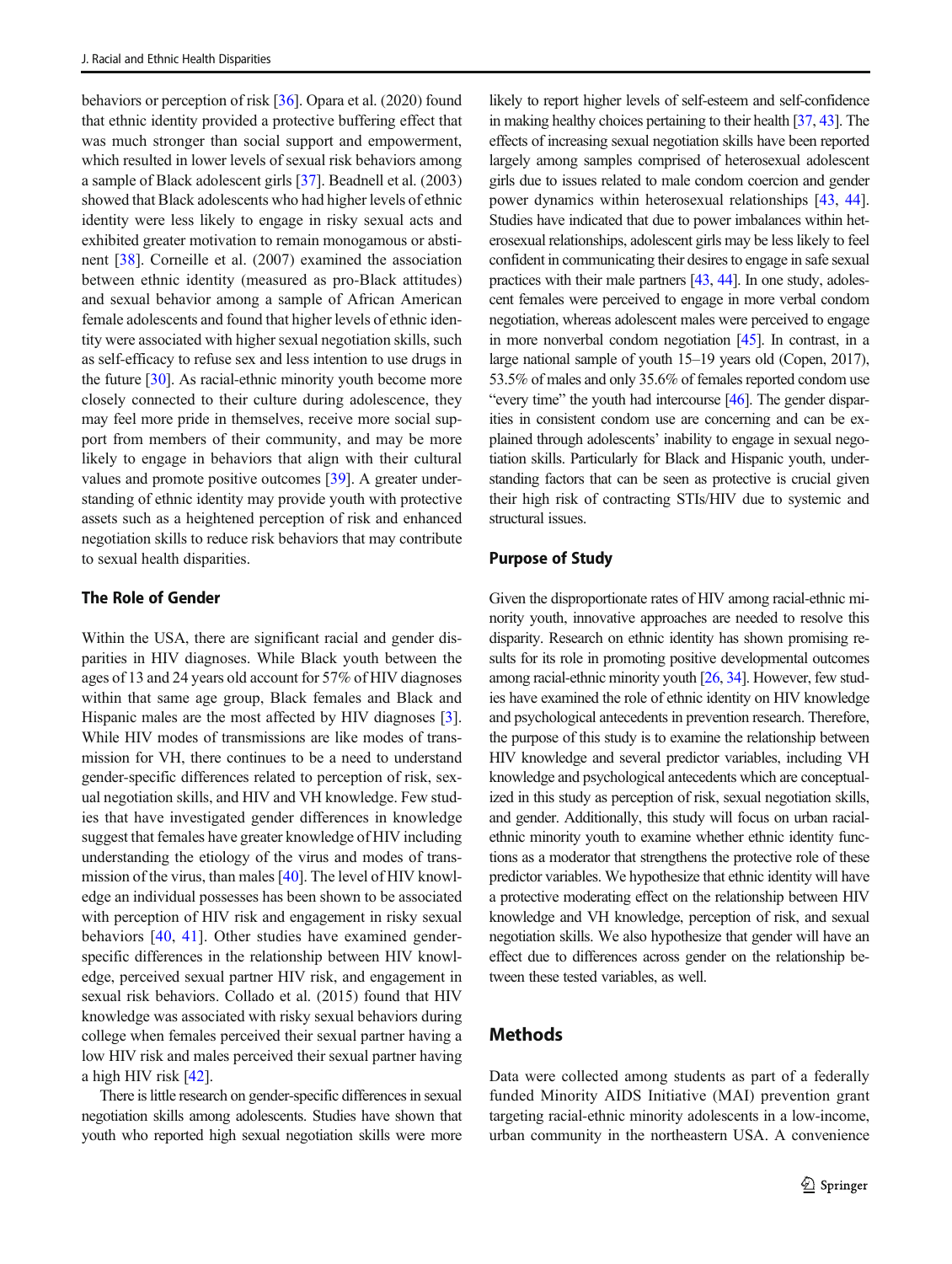sample of students from grades 9 to 12 ( $N = 564$ ) were recruited from health education classes from a large public high school and summer camp programs throughout the same local community. School and camp administration approval were obtained before recruiting students. Students participated in a baseline and exit survey, following a 7-week intervention comprised of weekly 60-min sessions containing an HIV/ AIDS, VH, and substance abuse prevention-intervention curriculum. Questionnaires were in English, standardized and developed by the federal funding agency.

For the current study, only baseline responses  $(N = 564)$ were examined to prevent the target variables from being influenced by the intervention. Students were predominantly Hispanic (67.4%) and African American/Black (29.5%). At the time of the investigation, males  $(48.1\%)$  and females (51.9%) were approximately evenly split, with 0.9% of the sample identifying as gender non-conforming. The average age was 16.30 years old  $(SD = 1.26)$ . In addition, 82% identified as heterosexual, and approximately 18% identified as either bisexual (8.2%), gay or lesbian (2.9%), or queer (7.2%). See Table 1 for demographic characteristics.

**Table 1** Demographic characteristics of participants  $(N = 564)$ 

|                                   | Full sample |      |  |
|-----------------------------------|-------------|------|--|
|                                   | n           | $\%$ |  |
| Gender identity                   |             |      |  |
| Male                              | 272         | 48.1 |  |
| Female                            | 292         | 51.9 |  |
| Sexual orientation identification |             |      |  |
| Non-LGBQ                          | 462         | 82.0 |  |
| Gay or lesbian                    | 16          | 2.9  |  |
| <b>Bisexual</b>                   | 46          | 8.2  |  |
| Queer                             | 40          | 7.2  |  |
| Age (in years) $a$                |             |      |  |
| 13 to 15                          | 290         | 51.5 |  |
| 16 to 18                          | 274         | 48.5 |  |
| Education level completed         |             |      |  |
| <b>Elementary School</b>          | 29          | 5.1  |  |
| Middle School                     | 452         | 80.1 |  |
| High School                       | 78          | 13.8 |  |
| Beyond High School                | 5           | .9   |  |
| Race-ethnicity <sup>b</sup>       |             |      |  |
| Hispanic/Latinx                   | 380         | 67.4 |  |
| African American/Black            | 399         | 29.5 |  |
| Non-Hispanic White                | 74          | 13.1 |  |
| Asian                             | 28          | 5.1  |  |

*Note*. <sup>a</sup> Participants were on average 16.30 years old (SD = 1.26). <sup>b</sup> Values equal greater than 100% due to participants identifying with intersecting racial-ethnic identities.

#### Measures

#### Dependent Variable

HIV Knowledge was assessed using eight items that measured participants' HIV knowledge (sample item: only people who look sick can spread the HIV/AIDS virus). Responses were recorded using *True* (1) or *False* (0). Items were summed and higher scores indicated greater HIV knowledge ( $M = 6.58$ , SD  $= 1.29$ ; Cronbach's  $\alpha = .91$ )

#### Independent Variables

Viral hepatitis knowledge was assessed using eight items that measured participants' VH knowledge. See Table [2](#page-4-0) for questions. Responses were recorded using True (1) or False (0). Items were summed and higher scores indicated greater VH knowledge (M = 6.24, SD = 1.43; Cronbach's  $\alpha$  = .86)

Sexual negotiation skills were assessed using six items that examined participants' perceived ability to engage in sexual negotiation (sample item: I could say no if someone pressured me to have sex when I did not want to). Responses were recorded using a 4-point Likert scale ranging from Strongly Disagree (1) to Strongly Agree (4). Items were summed and higher scores indicated greater perceived ability to engage in sexual negotiation skills ( $M = 20.25$ , SD = 3.64; Cronbach's  $\alpha$  $=.81).$ 

Perception of risk was assessed using eight items that measured participants' perception of sexual risk (sample item: How much do you think people risk harming themselves physically if they have sex without a condom or dental dam?) and substance use risk (sample item: How much do people risk harming themselves physically or in other ways when they smoke marijuana once or twice a week?). Responses were recorded using a 4-point Likert scale ranging from *no risk* (1) to great risk (4). Items were summed and higher scores indicated greater perceived risk (M = 24.51, SD = 4.13; Cronbach's  $\alpha$  = 91).

Ethnic identity was measured using five items that measured participants' perceived ethnic identity exploration (sample item: I have spent time trying to figure out more about my ethnic group) and ethnic commitment (sample item: I have a strong sense of belonging to my own ethnic group). Participants responded to each item on a 5-point Likert scale ranging from *strongly disagree* (1) to *strongly agree* (4). This measure was developed by the federal funding agency; however, it mirrors the Multigroup Ethnic Identity Measure-Revised (MEIM-R). Studies using the MEIM-R have demonstrated levels of internal consistency with Cronbach's  $\alpha$  ranging from .71 to .92. For the current ethnic identity measure, items were summed, and higher scores indicated greater ethnic identity (M = 13.14, SD = 3.02; Cronbach's  $\alpha$  = .93).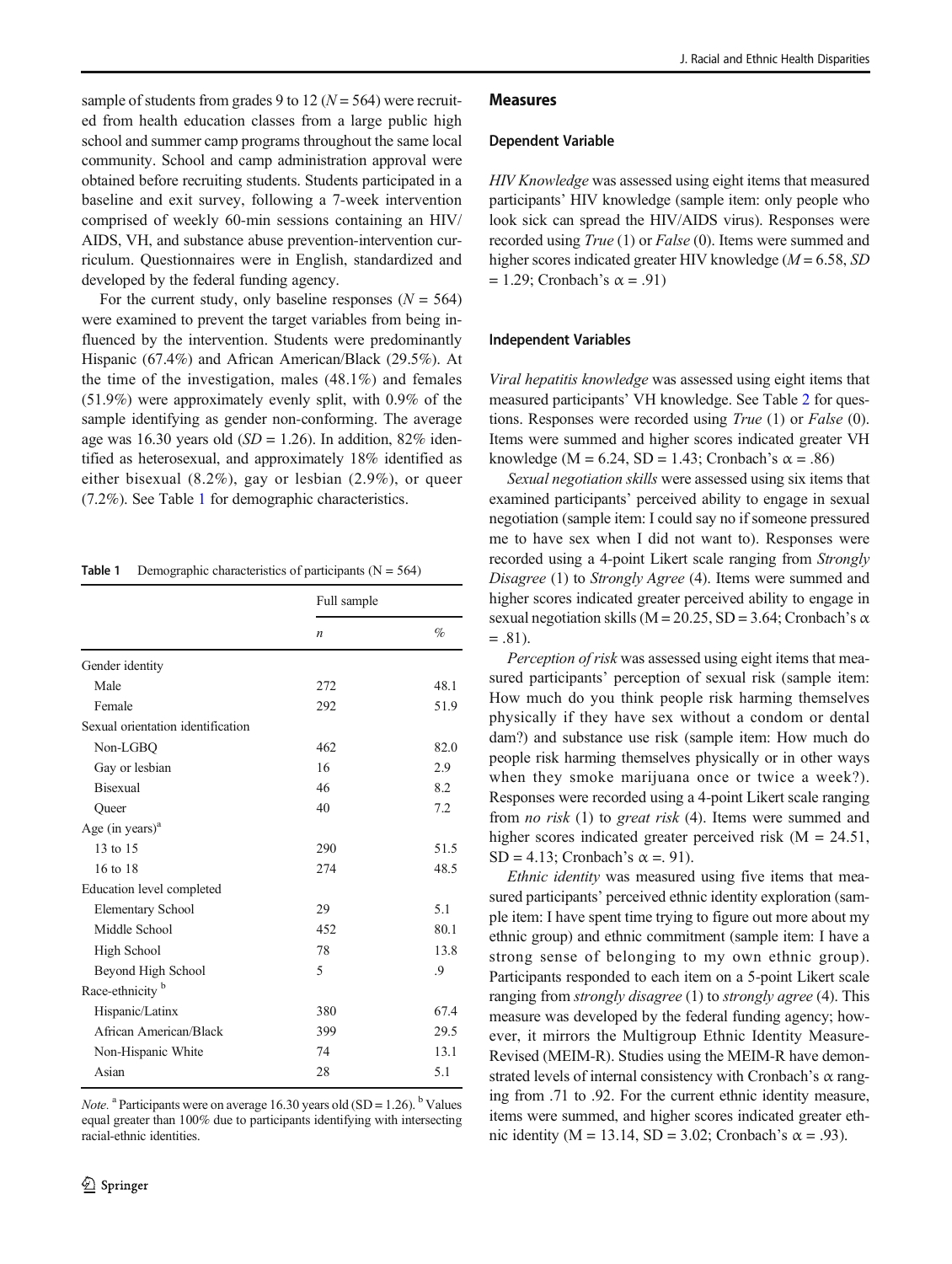| 3<br>Mean $(SD)$<br>4<br>Range<br>6<br>6<br>6.58(1.29)<br>1. HIV knowledge<br>.91<br>$1 \text{ to } 8$<br>۰<br>$.37***$<br>6.24(1.43)<br>.86<br>$1$ to $8$<br>٠<br>$.16***$<br>$31***$<br>20.25(3.64)<br>6 to 24<br>.81<br>۰<br>$16***$<br>$.11***$<br>$.10*$<br>24.51(4.13)<br>.91<br>8 to 30<br>٠<br>5. Ethnic identity<br>$.12***$<br>$.11**$<br>13.14(3.02)<br>.01<br>.06<br>5 to 20<br>.93<br>٠<br>$.13***$<br>$.09**$<br>$.06*$<br>$.25**$<br>$.10**$<br>$.11***$<br>6. Gender (female $= 1$ )<br>.50(.50)<br>$0$ to $1$<br>٠<br>$-\!$ |  |  |  |  |  |  |  |                     |
|----------------------------------------------------------------------------------------------------------------------------------------------------------------------------------------------------------------------------------------------------------------------------------------------------------------------------------------------------------------------------------------------------------------------------------------------------------------------------------------------------------------------------------------------|--|--|--|--|--|--|--|---------------------|
| 2. VH knowledge<br>3. Sexual negotiation skills<br>4. Perception of risk                                                                                                                                                                                                                                                                                                                                                                                                                                                                     |  |  |  |  |  |  |  | Cronbach's $\alpha$ |
|                                                                                                                                                                                                                                                                                                                                                                                                                                                                                                                                              |  |  |  |  |  |  |  |                     |
|                                                                                                                                                                                                                                                                                                                                                                                                                                                                                                                                              |  |  |  |  |  |  |  |                     |
|                                                                                                                                                                                                                                                                                                                                                                                                                                                                                                                                              |  |  |  |  |  |  |  |                     |
|                                                                                                                                                                                                                                                                                                                                                                                                                                                                                                                                              |  |  |  |  |  |  |  |                     |
|                                                                                                                                                                                                                                                                                                                                                                                                                                                                                                                                              |  |  |  |  |  |  |  |                     |
|                                                                                                                                                                                                                                                                                                                                                                                                                                                                                                                                              |  |  |  |  |  |  |  |                     |

<span id="page-4-0"></span>**Table 2** Descriptive statistics and bivariate correlations for main analytic variables  $(N = 564)$ 

 $*<sub>p</sub> < .05, **<sub>p</sub> < .01, **<sub>p</sub> < .001$ 

Gender was examined as a dichotomous main analytic variable (1 = female,  $0 =$  male;  $M = .50$ ,  $SD = .50$ ). Results indicated that there were significant group differences between gender and HIV knowledge (t  $[545] = -2.01$ , p < .05), sexual negotiation skills (t  $[545] = -4.58$ , p < .001), perception of risk (t  $[545] = -2.99$ , p < .003), and ethnic identity (t [506] =  $-3.25$ , p < .01).

Several covariates were tested as statistical controls including LGBQ (lesbian, gay, bisexual, and queer) identity and age. Between-group differences were examined among potential covariates and main analytic variables. No findings were identified among covariates and main analytic variables.

### Analysis Plan

All statistical analyses were performed with STATA v.15. Missing data were examined using Little's missing completely at random (MCAR) test. Little's MCAR test assessed the level and type of missingness [\[47](#page-9-0)]. This test revealed that these data were likely not MCAR  $\chi^2$  = (37) 228.17, p = .002. Further inspection of missing data also revealed there was little evidence for covariate dependent missingness (CDM)  $\chi^2$  = (66) 93.27, p = .01. The largest proportion of missing data were <10%. Therefore, for these data, we used a chained-imputation approach.

Following missing data analyses, descriptive statistics for all variables were examined, normality was assessed, and zero-order bivariate correlations were conducted among the main analytic variables (see Table 2). Continuous variables approximated a normal distribution. No conspicuous outliers were noted. Multicollinearity was also examined. All variables were within the designated parameter ranges for variance inflation factor  $(<10$ ) and tolerance  $(>0.2)$ .

Using linear regression analyses, model one examined the association between VH knowledge, sexual negotiation skills, perception of risk, ethnic identity, and gender on HIV knowledge. In model two, interaction terms were added to examine whether ethnic identity moderated the association between VH knowledge, sexual negotiation skills, perception of risk, and gender on HIV knowledge. Continuous variables including VH knowledge, sexual negotiation skills, perception of risk, and ethnic identity were mean centered prior to the inclusion of interaction terms. Simple slope analyses were used to probe the strength and significance of interaction effects by examining the moderator (ethnic identity) at one standard deviation (SD) above and one SD below the mean [\[48](#page-9-0)].

# **Results**

Zero-order bivariate correlations and descriptive statistics are presented in Table 2. HIV knowledge was correlated with all main analytic variables, with some variation between independent variables. Ethnic identity was not correlated with VH knowledge, nor perception of risk. Gender identity was correlated with all variables.

Table [3](#page-5-0) displays the linear regression findings. Model 1 examined the direct effects of VH knowledge, sexual negotiation skills, perception of risk, and ethnic identity on HIV knowledge. VH knowledge ( $\beta$  = .26, t = 9.29, p < .001), sexual negotiation skills ( $\beta$  = .26, t = 6.26, p < .001), perception of risk ( $\beta$  = .13, t = 3.00, p < .01), and ethnic identity ( $\beta$  = .14,  $t = 7.37$ ,  $p = .05$ ) were positively associated with HIV knowledge. Gender also showed a positive association with HIV knowledge ( $\beta$  = .22, t = 9.10, p < .05). This model accounted for a significant amount of the variance in HIV knowledge  $(R^2 = .19, F(3) = 51.96, p < .001)$ .

Model 2 examined the interaction effects of ethnic identity. Direct effects maintained significance in this model. The interaction effect of ethnic identity on both VH knowledge ( $\beta$  = .12,  $t = 2.04$ ,  $p = .04$ ) and sexual negotiation skills ( $\beta = .13$ ,  $t =$ 2.72,  $p < .001$ ) was statistically significant. This model accounted for a significant amount of variance in HIV knowledge:  $R^2 = .22$ ,  $F(7) = 24.45$ ,  $p < .001$ . Simple slope analyses were used to probe the interaction effects by examining the moderator (ethnic identity) at one SD above and below the mean [[48](#page-9-0)]. The results for the interaction between VH knowledge and ethnic identity (see Fig. [1\)](#page-5-0) demonstrated that the slope was positive and significant for low ethnic identity (*m*  $= .80, t = 2.42, p = .01$ , but the slope increased dramatically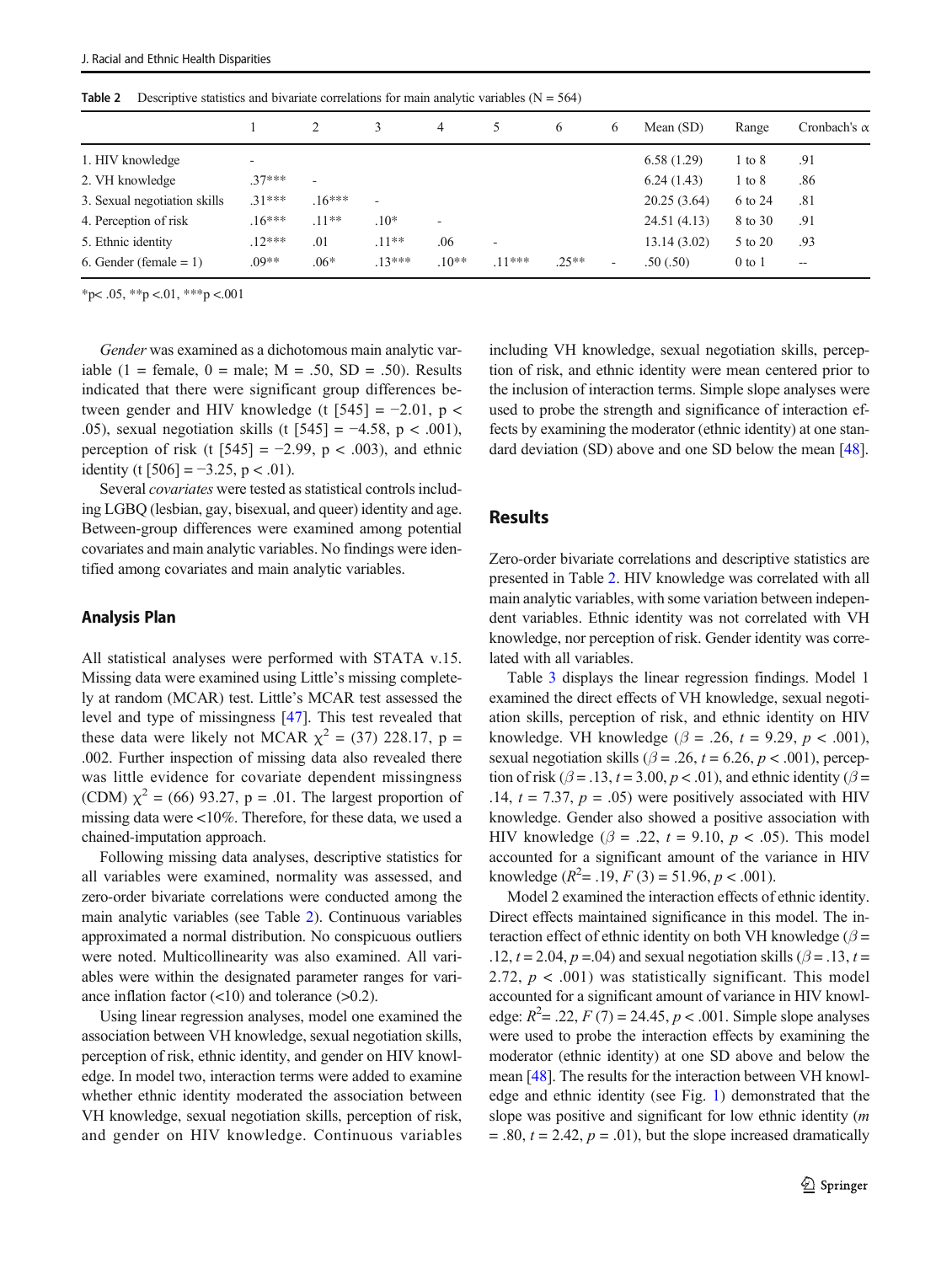<span id="page-5-0"></span>Table 3 Linear regression analyses on HIV knowledge and moderated by ethnic identity  $(N = 564)$ 

|                                                    | Model 1          |        | Model 2 |                  |        |      |  |
|----------------------------------------------------|------------------|--------|---------|------------------|--------|------|--|
|                                                    | Coefficient (SE) | 95% CI |         | Coefficient (SE) | 95% CI |      |  |
|                                                    |                  | LL     | UL      |                  | LL     | UL   |  |
| Viral hepatitis knowledge                          | $.26(.04)$ ***   | .20    | .33     | $.28(.15)$ ***   | .27    | .58  |  |
| Sexual negotiation skills                          | $.26(.04)$ ***   | .17    | .35     | $.30(.16)$ ***   | .20    | .88  |  |
| Perception of risk                                 | $.13(0.01)$ **   | .01    | .05     | $.19(.04)$ **    | .08    | .32  |  |
| Ethnic identity                                    | $.24(.01)$ *     | .20    | .37     | $.30(.12)*$      | .10    | .59  |  |
| Gender (female $= 1$ )                             | $.22(.12)^*$     | .05    | 1.11    | $.30(.17)$ *     | .05    | 1.15 |  |
| Viral hepatitis $\times$ ethnic identity           |                  |        |         | $.12(01)*$       | .03    | .33  |  |
| Sexual negotiation skills $\times$ ethnic identity |                  |        |         | $.13(01)$ ***    | .08    | .22  |  |
| Perception of risk $\times$ ethnic identity        |                  |        |         | $.01 \; (.003)$  | $-.07$ | .19  |  |
| $R^2$                                              | $.19***$         |        |         | $22***$          |        |      |  |
| Adj. $R^2$                                         | .19              |        |         | .20              |        |      |  |
|                                                    |                  |        |         |                  |        |      |  |

Note. CI, confidence interval; SE, standard error; LL, lower level; UL, upper level  $*p$  < .05,  $*p$  < .01,  $***p$  < .001

and remained positive and significant when ethnic identity was high ( $m = 2.68$ ,  $t = 2.04$ ,  $p = .03$ ). The results for the interaction between sexual negotiation skills and ethnic identity (see Fig. [2](#page-6-0)) also demonstrated that the slope was positive and significant for low ethnic identity ( $m = .30$ ,  $t = 6.71$ ,  $p <$ .001) and the slope increased dramatically when ethnic identity was high ( $m = 2.90$ ,  $t = 2.21$ ,  $p = .03$ ). Interaction effects were also examined between the primary analytic variables and gender as a dichotomous categorical variable for males and females. There were no statistically significant interactions with gender (all p's > .05); however, gender maintained a positive direct association with HIV knowledge ( $\beta$  = .30, t = 9.29,  $p < .001$ ), such that females reported more HIV knowledge than males.

# **Discussion**

The purpose of the current study was to 1) examine the extent to which HIV knowledge among racial-minority adolescents was determined by VH knowledge, perception of risk, and sexual negotiation and 2) to identify whether cultural processes, such as ethnic identity, influenced these relationships, ethnic identity was tested as a moderator in the study. Demographic differences were also examined across gender. Results indicated that ethnic identity significantly moderated the relationship between VH knowledge and HIV knowledge. First, youth with high ethnic identity had a stronger positive association between VH knowledge and HIV knowledge compared to youth with lower ethnic identity. Consistent with



Fig. 1 Slope of interaction between VH knowledge and ethnic identity. Note. VH = viral hepatitis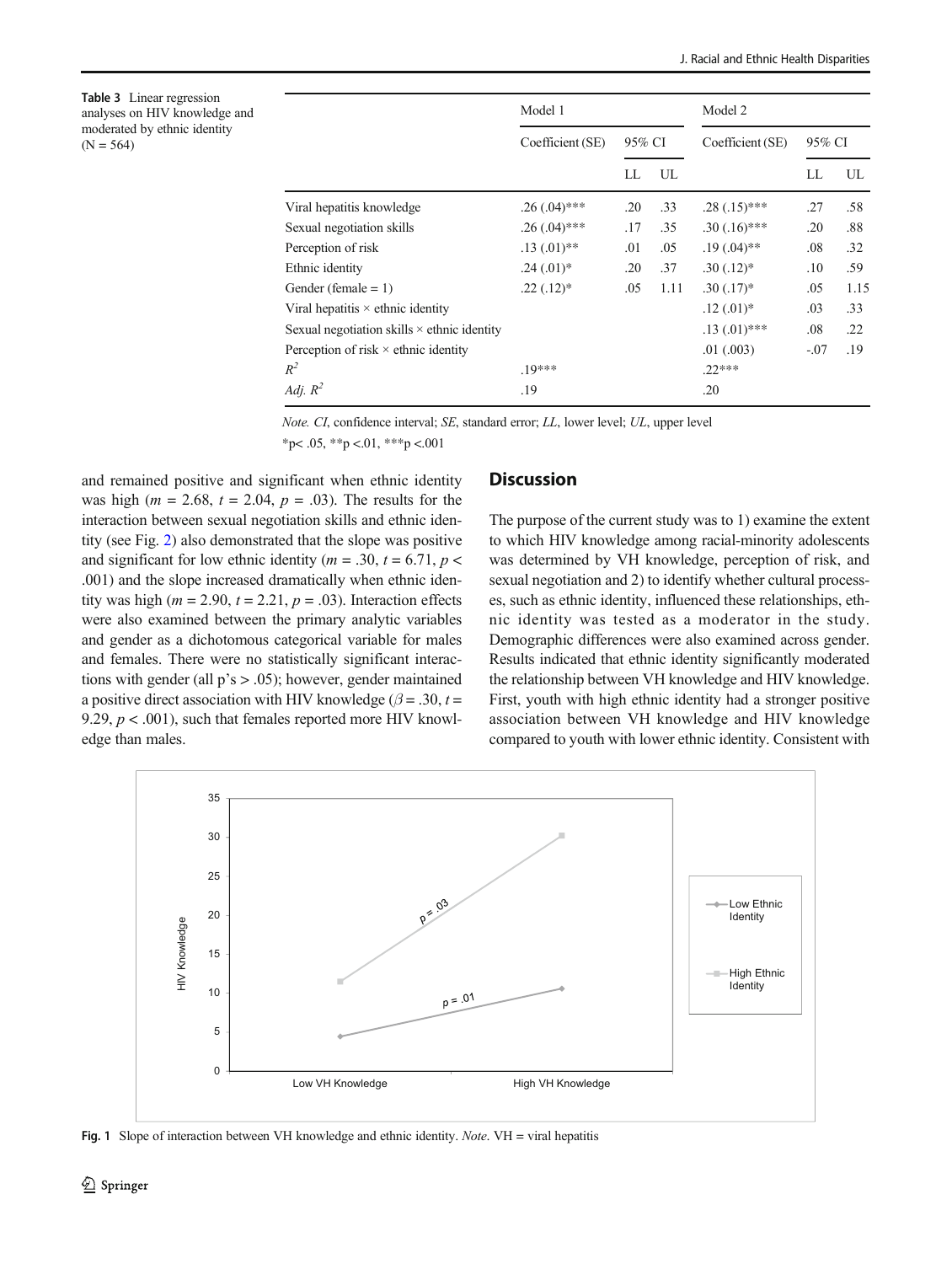<span id="page-6-0"></span>

Fig. 2 Slope of interaction between sexual negotiation skills and ethnic identity

the limited research on this topic, incorporating VH knowledge within a HIV curriculum has a beneficial effect, as modes of transmission for both viruses are similar and can be easier to translate to youth when discussed within the same context [\[20](#page-8-0)].

In addition, ethnic identity significantly moderated the relationship between sexual negotiation skills and HIV knowledge, such that high levels of ethnic identity dramatically increased the positive association between sexual negotiation skills and HIV knowledge. This is an important finding as ethnic identity is a valuable developmental process that can shape youth behaviors and may motivate the retention of knowledge pertaining to health outcomes such as HIV. This finding also supports prior empirical research demonstrating that the formation of ethnic identity is an essential component of normative youth development that helps to promote positive psychosocial outcomes [[26](#page-8-0), [34\]](#page-8-0). Gender demonstrated a positive association with HIV knowledge, indicating that racial-ethnic minority female adolescents in this study possessed more HIV knowledge than males.

Although the study findings contribute significantly to HIV research, there are a few limitations. Due to the correlational and cross-sectional nature of the study, the authors are unable to determine causation or temporal ordering of the findings. Future research should employ longitudinal methods to examine the development of ethnic identity and its impact on sexual health behaviors over time. Additionally, the sample for the present study was recruited from a single urban community in the northeastern USA that contained a large population of Black and Hispanic residents. Therefore, these findings may not be generalized to racial-ethnic minority youth in other parts of the USA that are less populous or have less racialethnic diversity. Furthermore, the base rate of HIV knowledge and other risk-antecedent processes among adolescents may also be different in various parts of the country where sexual health education may be discussed more or less frequently than the community sampled in the present study. Therefore, drawing on the principles of community-based participatory research, it is essential that youth's voices and experiences are included in the design and application of sexual health curriculums in target communities.

The study's findings have implications for future HIV and VH research and prevention programs. To adequately tailor culturally appropriate programs to racial-ethnic minority youth, prevention programs must be able to understand how cultural variables such as ethnic identity relate to not only identity development but understand its association to health behaviors. Therefore, future research guided by an intersectional framework is needed in order to understand how multiple social identities may be related to perception of risk, sexual negotiation skills, ethnic identity, and VH and HIV knowledge in order to guide effective HIV prevention programs for racial-ethnic minority youth. Also, our findings indicated that females in the sample possessed more HIV knowledge than males. Since Black and Hispanic males have the highest rates of HIV, it is critical that prevention programming be gender-specific and targeted towards this group. In order to encourage retention and engagement in such programs, it is essential for initiatives to receive community input and be grounded in community-based principles utilizing an empowerment and strengths-based approach. Such an approach can be motivating and rewarding for youth participants and the community in which they are nested within.

Within under-resourced, urban neighborhoods, promoting ethnic identity, may be particularly important for reducing HIV risk-related behaviors. This study provides empirical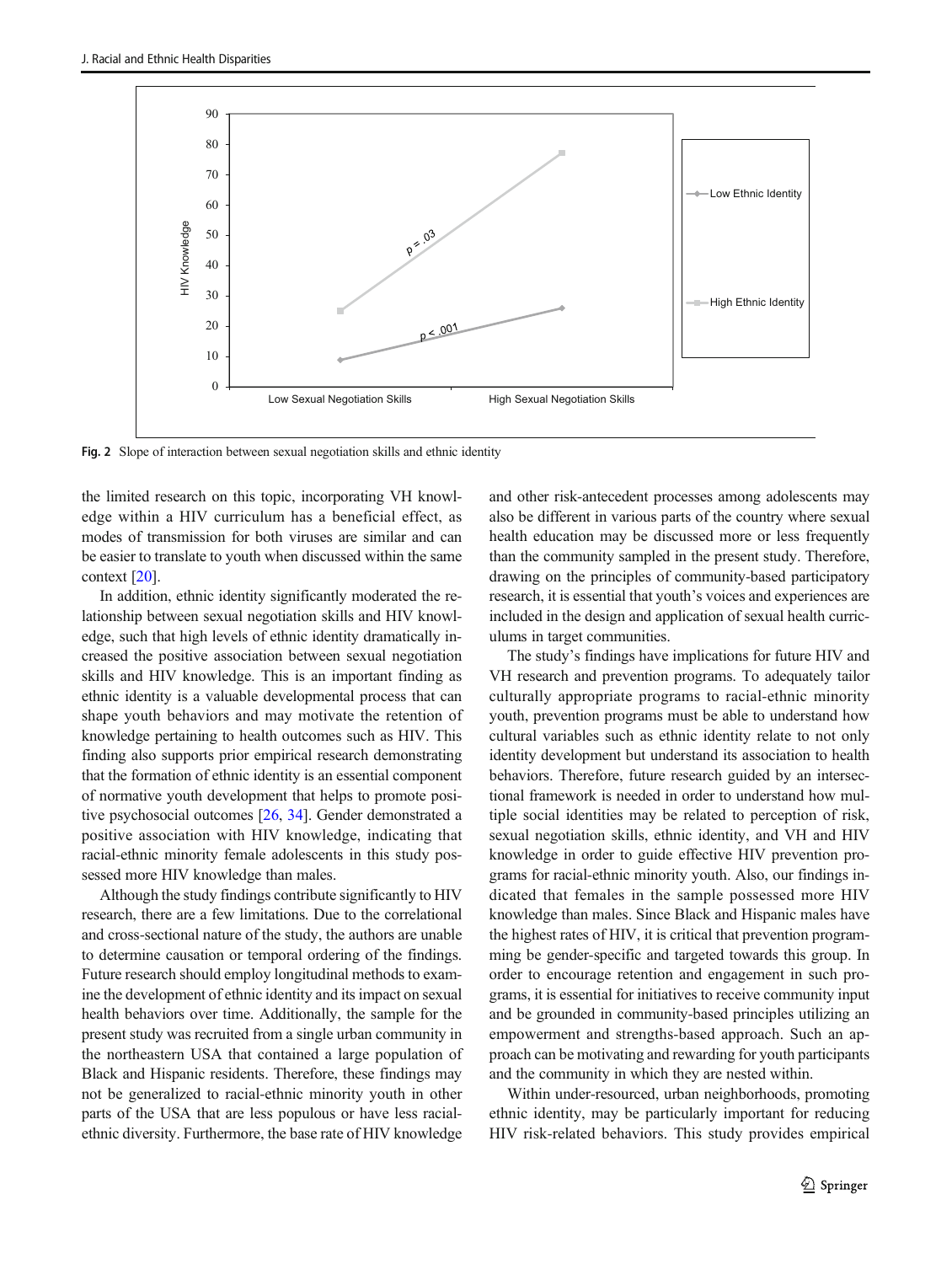<span id="page-7-0"></span>support for tailoring HIV prevention interventions to promote ethnic identity development. Enhancing ethnic and cultural pride, for example, may result in higher self-esteem which can attribute to youth wanting to engage in healthier behaviors and practice coping mechanisms that can promote healthier outcomes [\[26](#page-8-0), [27](#page-8-0)]. Future studies should examine other mechanisms through which ethnic identity may impact risk behaviors and other psychological antecedents.

# Conclusion

The goal of the current study was to better understand the moderating role of ethnic identity on the relationship between VH knowledge, sexual negotiation skills, perception of risk, gender and the target outcome HIV knowledge, among racial-ethnic minority youth living in an urban community. As racial-ethnic minority youth continue to be disproportionately impacted by HIV, it is essential that innovative measures be employed to reduce their risk. Our study suggests that ethnic identity moderates the relationships between HIV knowledge, VH knowledge, sexual negotiations skills, perception of risk, and gender.

Continuing to investigate the role of ethnic identity on individual-level behaviors can have practical public health implications for racial-ethnic minority youth. Though few studies have supported the protective effect of ethnic identity on sexual risk behaviors among adolescents, more research on ethnic identity's impact on the internalization of HIV knowledge, in addition to its impact on sexual negotiation skills and perception of risk, can be beneficial to racial-ethnic minority youth who are disproportionately impacted by sexual health disparities, thus enhancing positive sexual health outcomes.

Author Contributions I.O.: conceptualization, overall writing of manuscript, grant awardee (NIH); D.T. writing of manuscript, methodology, data analysis; M.D: writing of manuscript; P.G.R: Co-PI of grant (SAMHSA); R.J.R: PI of grant, supervision (SAMHSA)

Funding This study was supported by the Center for Substance Abuse Prevention (Grant No. SP022-19-01) through the Substance Abuse and Mental Health Services Administration (SAMHSA). The first author is supported with funding from the National Institutes of Health, Office of the Director (1DP5OD029636), and partially supported by an education grant from the National Institute on Mental Health (R25- MH087217) housed at the Center for Interdisciplinary Research on AIDS at Yale School of Public Health.

Availability of Data and Materials Data is available upon request only.

Code Availability Data codes are not available.

# **Declarations**

Ethics Approval Study was approved by Montclair State University's Institutional Review Board

Consent to Participate Written consent was obtained from parents of youth participants that were under 18 years old at the time of the data collection and youth assent was obtained for all youth included in the study.

Consent for Publication All authors approved this manuscript and consent for the manuscript to be published.

Conflict of Interest The authors declare no competing interests.

### References

- 1. Fauci AS, Redfield RR, Sigounas G, Weahkee MD, Giroir BP. Ending the HIV epidemic. JAMA. 2019;321(9):844–5. [https://](https://doi.org/10.1001/jama.2019.1343) [doi.org/10.1001/jama.2019.1343](https://doi.org/10.1001/jama.2019.1343).
- 2. Murray CJL. Shifting to Sustainable Development Goals implications for global health. N Engl J Med. 2015;373(15):1390–3. [https://doi.org/10.1056/nejmp1510082.](https://doi.org/10.1056/nejmp1510082)
- 3. Centers for Disease Control and Prevention. HIV Among Youth. Centers for Disease Control and Prevention. [https://www.cdc.gov/](https://www.cdc.gov/hiv/group/age/youth/index.html) [hiv/group/age/youth/index.html.](https://www.cdc.gov/hiv/group/age/youth/index.html) Published May 18, 2020. Accessed February 24, 2021.
- 4. Adefuye AS, Abiona TC, Balogun JA, Lukobo-Durrell M. HIV sexual risk behaviors and perception of risk among college students: implications for planning interventions. BMC Public Health. 2009;9(1). [https://doi.org/10.1186/1471-2458-9-281.](https://doi.org/10.1186/1471-2458-9-281)
- 5. Darteh EK, Kumi-Kyereme A, Awusabo-Asare K. Perception of risk of HIV among adolescents' living in an urban slum in Ghana. Afr J Reprod Health. 2016;20(1):62–70. [https://doi.org/10.29063/](https://doi.org/10.29063/ajrh2016/v20i1.6) [ajrh2016/v20i1.6.](https://doi.org/10.29063/ajrh2016/v20i1.6)
- 6. Ezegbe BN, Eseadi C, Ede MO, Igbo JN, Aneke A, Nnamani A, et al. Rational emotive digital storytelling therapy for improving HIV/AIDS knowledge and risk perception among schoolchildren: a group randomized trial. J Ration Emot Cogn Behav Ther. 2019;37(4):358–74. <https://doi.org/10.1007/s10942-019-00316-4>.
- 7. Opara I, Lardier DT, Herrera A, Garcia-Reid P, Reid RJ. Increasing viral hepatitis knowledge among urban ethnic minority youth: findings from a community based prevention intervention. J Community Health. 2019;45(2):269–77. [https://doi.org/10.1007/](https://doi.org/10.1007/s10900-019-00740-8) [s10900-019-00740-8](https://doi.org/10.1007/s10900-019-00740-8).
- 8. Lardier DT, Opara I, Herrera A, Henry M, Garcia-Reid P, Reid RJ. Sexual negotiation skills and risky behavior on sexual partnerships, HIV knowledge, and risk perception among urban youth of color: a latent class analysis. J HIV/AIDS Soc Serv. 2019;18(3):248–64. [https://doi.org/10.1080/15381501.2019.1632237.](https://doi.org/10.1080/15381501.2019.1632237)
- 9. Lanier Y, Campo A. 50. The role of relationship characteristics on use of combination HIV prevention methods among young Black and Latino heterosexual adolescents and young adults. J Adolesc Health. 2019;64(2). [https://doi.org/10.1016/j.jadohealth.2018.10.](https://doi.org/10.1016/j.jadohealth.2018.10.065) [065.](https://doi.org/10.1016/j.jadohealth.2018.10.065)
- 10. Lanier Y, Stewart JM, Schensul JJ, Guthrie BJ. Moving beyond age: an exploratory qualitative study on the context of young African American men and women's sexual debut. J Racial Ethn Health Disparities. 2017;5(2):261–70. [https://doi.org/10.1007/](https://doi.org/10.1007/s40615-017-0366-9) [s40615-017-0366-9](https://doi.org/10.1007/s40615-017-0366-9).
- 11. Ramírez-Ortiz D, Sheehan DM, Moore MP, Ibañez GE, Ibrahimou B, de la Rosa M, et al. HIV testing among Latino emerging adults: examining associations with familism support, nativity, and gender. J Immigr Minor Health. 2020;22(5):1039–48. [https://doi.org/10.](https://doi.org/10.1007/s10903-020-01000-x) [1007/s10903-020-01000-x.](https://doi.org/10.1007/s10903-020-01000-x)
- 12. Chen EY, North CS, Fatunde O, Bernstein I, Salari S, Day B, et al. Knowledge and attitudes about hepatitis C virus (HCV) infection and its treatment in HCV mono-infected and HCV/HIV co-infected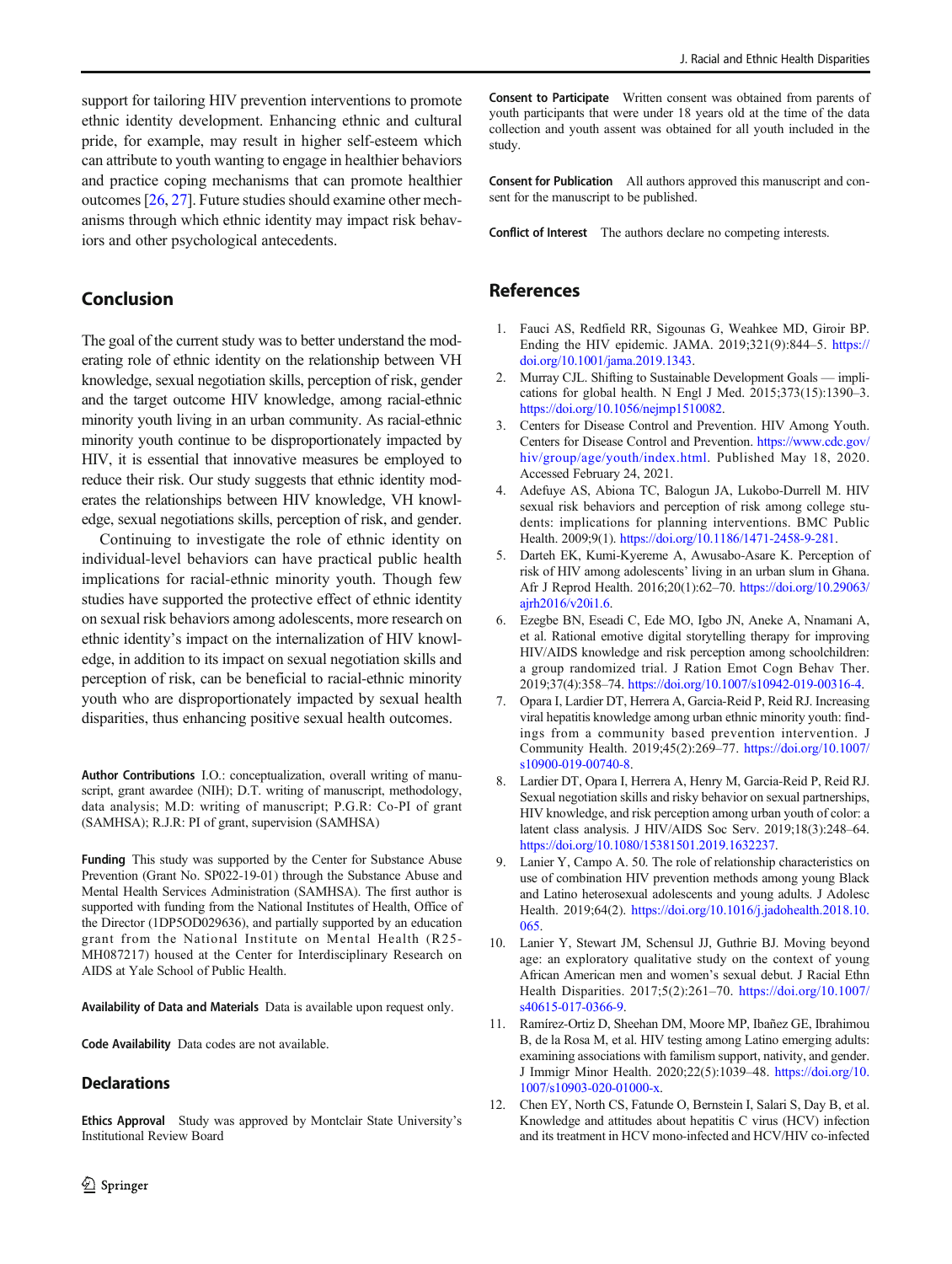<span id="page-8-0"></span>adults. J Viral Hepat. 2013;20(10):708–14. [https://doi.org/10.1111/](https://doi.org/10.1111/jvh.12095) [jvh.12095](https://doi.org/10.1111/jvh.12095).

- 13. Lanini S, Ustianowski A, Pisapia R, Zumla A, Ippolito G. Viral hepatitis: etiology, epidemiology, transmission, diagnostics, treatment, and prevention. Infect Dis Clin. 2019;33(4):1045–62.
- 14. Dombrowski K, Sittner K, Crawford D, Welch-Lazoritz M, Habecker P, Khan B. Network approaches to substance use and HIV/Hepatitis C risk among homeless youth and adult women in the United States: a review. Health. 2016;8(12):1143 23.
- 15. Quinn K, Fong C, Guarino H, Mateu-Gelabert P. Development, validation, and potential applications of the hepatitis C virus injection-risk knowledge scale (HCV-IRKS) among young opioid users in New York City. Drug Alcohol Depend. 2019;194:453–9.
- 16. Kerr JC, Valois RF, Diclemente RJ, Fletcher F, Carey MP, Romer D, et al. HIV-related stigma among African-American youth in the Northeast and Southeast US. AIDS Behav. 2014;18(6):1063–7. [https://doi.org/10.1007/s10461-013-0687-6.](https://doi.org/10.1007/s10461-013-0687-6)
- 17. Kiviniemi MT, Orom H, Waters EA, McKillip M, Hay JL. Education-based disparities in knowledge of novel health risks: the case of knowledge gaps in HIV risk perceptions. Br J Health Psychol. 2018;23(2):420–35. <https://doi.org/10.1111/bjhp.12297>.
- 18. Mahat G, Scoloveno MA. HIV peer education: relationships between adolescents' HIV/AIDS knowledge and self-efficacy. J HIV/AIDS Soc Serv. 2010;9(4):371–84. [https://doi.org/10.1080/](https://doi.org/10.1080/15381501.2010.525479) [15381501.2010.525479.](https://doi.org/10.1080/15381501.2010.525479)
- 19. Reid RJ. Preventing substance abuse and HIV/AIDS among urban minority youth: Evidence from a university-community partnership. J Addict Res Ther. 2014;05(03). [https://doi.org/10.4172/](https://doi.org/10.4172/2155-6105.1000186) [2155-6105.1000186.](https://doi.org/10.4172/2155-6105.1000186)
- 20. Ford CL, Daniel M, Earp JA, Kaufman JS, Golin CE, Miller WC. Perceived everyday racism, residential segregation, and HIV testing among patients at a sexually transmitted disease clinic. Am J Public Health. 2009;99(S1). [https://doi.org/10.2105/ajph.2007.120865.](https://doi.org/10.2105/ajph.2007.120865)
- 21. Johnson AS, Hu X, Sharpe TT, Dean HH. Disparities in HIV/AIDS diagnoses among racial and ethnic minority youth. J Equity Health. 2009;2(1):4–18.
- 22. Prado G, Lightfoot M, Brown CH. Macro-level approaches to HIV prevention among ethnic minority youth: state of the science, opportunities, and challenges. Am Psychol. 2013;68(4):286–99. [https://doi.org/10.1037/a0032917.](https://doi.org/10.1037/a0032917)
- 23. Phinney JS. A three-stage model of ethnic identity development in adolescence. In: Ethnic identity: Formation and transmission among Hispanics and other minorities. Albany, NY: State of University of New York Press; 1993. p. 61–79.
- 24. Erikson EH. Identity: Youth and Crisis. New York: Norton; 1968.
- 25. Marcia JE. Development and validation of ego-identity status. J Pers Soc Psychol. 1966;3(5):551–8. [https://doi.org/10.1037/](https://doi.org/10.1037/h0023281) [h0023281](https://doi.org/10.1037/h0023281).
- 26. Williams JL, Tolan PH, Durkee MI, Francois AG, Anderson RE. Integrating racial and ethnic identity research into developmental understanding of adolescents. Child Dev Perspect. 2012;6(3):304– 11. <https://doi.org/10.1111/j.1750-8606.2012.00235.x>.
- 27. Williams JL, Anderson RE, Francois AG, Hussain S, Tolan PH. Ethnic identity and positive youth development in adolescent males: a culturally integrated approach. Appl Dev Sci. 2014;18(2):110–22. [https://doi.org/10.1080/10888691.2014.](https://doi.org/10.1080/10888691.2014.894871) [894871.](https://doi.org/10.1080/10888691.2014.894871)
- 28. DeGarmo DS, Martinez CR. A culturally informed model of academic well-being for Latino youth: the importance of discriminatory experiences and social support. Fam Relat. 2006;55(3):267–78. <https://doi.org/10.1111/j.1741-3729.2006.00401.x>.
- 29. Williams JL, Aiyer SM, Durkee MI, Tolan PH. The protective role of ethnic identity for urban adolescent males facing multiple stressors. J Youth Adolesc. 2013;43(10):1728–41. [https://doi.org/](https://doi.org/10.1007/s10964-013-0071-x) [10.1007/s10964-013-0071-x.](https://doi.org/10.1007/s10964-013-0071-x)
- 30. Corneille MA, Belgrave FZ. Ethnic identity, neighborhood risk, and adolescent drug and sex attitudes and refusal efficacy: the urban African American girls' experience. J Drug Educ. 2007;37(2):177– 90. <https://doi.org/10.2190/uj17-34j7-u306-2822>.
- 31. Fisher S, Zapolski TCB, Sheehan C, Barnes-Najor J. Pathway of protection: ethnic identity, self-esteem, and substance use among multiracial youth. Addict Behav. 2017;72:27–32. [https://doi.org/](https://doi.org/10.1016/j.addbeh.2017.03.003) [10.1016/j.addbeh.2017.03.003](https://doi.org/10.1016/j.addbeh.2017.03.003).
- 32. Lardier DT, Opara I, Reid RJ, Garcia-Reid P. The role of empowerment-based protective factors on substance use among youth of color. Child Adolesc Soc Work J. 2020;37(3):271–85. <https://doi.org/10.1007/s10560-020-00659-3>.
- 33. Zapolski TC, Fisher S, Banks DE, Hensel DJ, Barnes-Najor J. Examining the protective effect of ethnic identity on drug attitudes and use among a diverse youth population. J Youth Adolesc. 2016;46(8):1702–15. <https://doi.org/10.1007/s10964-016-0605-0>.
- 34. Rivas-Drake D, Syed M, Umaña-Taylor A, Markstrom C, French S, Schwartz SJ, et al. Feeling good, happy, and proud: a meta-analysis of positive ethnic-racial affect and adjustment. Child Dev. 2014;85(1):77–102. <https://doi.org/10.1111/cdev.12175>.
- 35. Wingood GM, DiClemente RJ. Enhancing adoption of evidence– based HIV interventions: promotion of a suite of HIV prevention interventions for African American women. AIDS Educ Prev. 2006;18(supp):161–70. [https://doi.org/10.1521/aeap.2006.18.](https://doi.org/10.1521/aeap.2006.18.supp.161) [supp.161](https://doi.org/10.1521/aeap.2006.18.supp.161).
- 36. Bowman Heads AM, Glover AM, Castillo LG, Blozis S, Kim SY. Dimensions of ethnic identity as protective factors for substance use and sexual risk behaviors in African American college students. J Am Coll Heal. 2018;66(3):178–86. [https://doi.org/10.1080/](https://doi.org/10.1080/07448481.2017.1400975) [07448481.2017.1400975.](https://doi.org/10.1080/07448481.2017.1400975)
- 37. Opara I, Rodas EI, Garcia-Reid P, Reid RJ. Ethnic identity, empowerment, social support and sexual risk behaviors among black adolescent girls: examining drug use as a mediator. Child Adolesc Soc Work J. 2020. [https://doi.org/10.1007/s10560-020-00706-z.](https://doi.org/10.1007/s10560-020-00706-z)
- 38. Beadnell B, Stielstra S, Baker S, Morrison D, Knox K, Gutierrez L, et al. Ethnic identity and sexual risk-taking among African-American women enrolled in an HIV/STD prevention intervention. Psychol Health Med. 2003;8(2):187–98. [https://doi.org/10.1080/](https://doi.org/10.1080/1354850031000087564) [1354850031000087564.](https://doi.org/10.1080/1354850031000087564)
- 39. Umaña-Taylor AJ, Quintana SM, Lee RM, Cross WE Jr, Rivas-Drake D, Schwartz SJ, et al. Ethnic and racial identity during adolescence and into young adulthood: an integrated conceptualization. Child Dev. 2014;85(1):21–39. <https://doi.org/10.1111/cdev.12196>.
- 40. Sutton MY, Hardnett FP, Wright P, Wai S, Pathak S, Warren-Jeanpiere L, et al. HIV/AIDS knowledge scores and perceptions of risk among African American students attending historically Black colleges and universities. Public Health Rep. 2011;126(5): 653–63. <https://doi.org/10.1177/003335491112600507>.
- 41. Noar SM, Webb E, Van Stee S, Feist-Price S, Crosby R, Willoughby JF, et al. Sexual partnerships, risk behaviors, and condom use among low-income heterosexual African Americans: a qualitative study. Arch Sex Behav. 2012;41(4):959–70 Retrieved from <Go to ISI>://WOS:000306283300019.
- 42. Collado A, Loya JM, Yi R. The interaction of Hiv knowledge, perceived risk, and sex differences on risky sex. Int J Sex Health. 2015;27(4):418–28. [https://doi.org/10.1080/19317611.2015.](https://doi.org/10.1080/19317611.2015.1031312) [1031312](https://doi.org/10.1080/19317611.2015.1031312).
- 43. Boislard MA, van de Bongardt D, Blais M. Sexuality (and lack thereof) in adolescence and early Adulthood: A Review of the Literature. Behav Sci (Basel). 2016;6(1):8. [https://doi.org/10.](https://doi.org/10.3390/bs6010008) [3390/bs6010008](https://doi.org/10.3390/bs6010008).
- 44. Otto-Salaj L, Reed B, Brondino MJ, Gore-Felton C, Kelly JA, Stevenson LY. Condom use negotiation in heterosexual African American adults: responses to types of social power-based strategies. J Sex Res. 2008;45(2):150–63. [https://doi.org/10.1080/](https://doi.org/10.1080/00224490801987440) [00224490801987440.](https://doi.org/10.1080/00224490801987440)